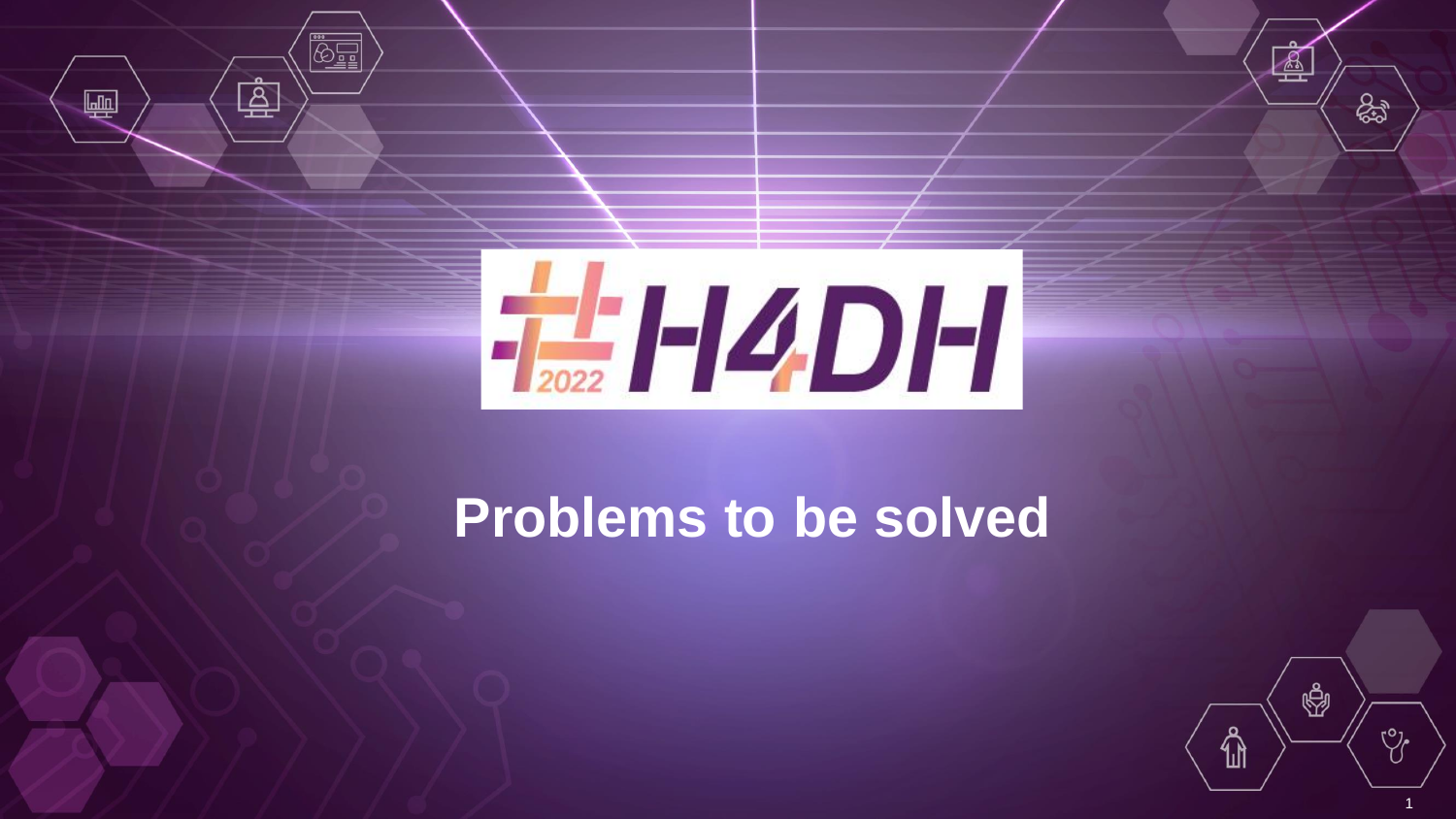₿

## **Problem #1 – 'Clinic in a box' - A package of user-deployed remote digital assessment tools to augment telehealth consultations and improve clinical decision making.**

## **Problem Owner – Brooke Kyle**

## **What is the problem?**

The problem can best be described in two cases:

Pete from Coolgardie

64 year old male with paroxysmal atrial fibrillation. He lives alone at home, and his kids live interstate.

Generally Pete gets on with life, but recently he's getting palpitations, chest discomfort and occasionally light-headedness. Recently having it more often and is starting a new medication, worried it might make his heart too slow. Pete to drive 30 minutes to his nearest hospital in Kalgoorlie to be investigated.

#### Cheryl from Hilarys

57F, cares for her husband who's going through chemotherapy, with often frequent trips for his care alone. Her daughter is supportive but is busy working as a nurse and caring for her own young children. Cheryl has been breathless for a few years, and it's been getting worse since her husband became unwell. With recent events she's been too busy to get it checked out. Unfortunately, Cheryl's husband is admitted to hospital after becoming unwell, and Cheryl follows him a few days later with a life-threatening respiratory failure. This is the first time she's been diagnosed with COPD – and her hospital admission could

have been prevented if she was able to get the care she needed.

These are common cases; sadly, we often see them on the ward after they deteriorate, rather than pre-emptively to prevent such an event.

## **Why do you want to solve this problem? What benefits would it provide?**

Australia is a huge landmass, with people living near and very, very far – with some people as remote as Derby WA. Distance has always been a barrier to receiving adequate healthcare, but with the pandemic this got harder. Lockdowns, travel restrictions and fear all contributed to the problem. In addition to this, we are seeing more patients than ever, and the demands on healthcare is growing (Graph 1). The swap to Telehealth has resulted in a loss of simple assessments which would historically be routine in face-to-face appointments such as observations (oxygen saturations, blood pressure, heart rate and temperature). Even with Telehealth, patients need to take time off to attend appointments for relatively simple investigations such as lung function testing, FeNO, ECG, carbon monoxide levels

These investigations are irreplaceable and necessary to make diagnosis, or guide treatment. Without them, the diagnosis and hence treatment is delayed which can lead to preventable hospital presentations. Having simple investigations at home can improve diagnostic accuracy and reduce the time to diagnosis and treatment. Clinic in a Box can ensure that a person's location, or even a pandemic, will never interfere with good clinical care.

We have combatted the rise in demand, and the COVID-19 restrictions, by using the telehealth resources already available to us. For example, in Respiratory at SCGH, in 2020 Telehealth accounted for 15% of our outpatient appointments, predominantly for those in regional and remote areas. In February this year, telehealth makes 66% of our clinic appointments, and the number is approaching 100% in April/May. The Sir Charles Gairdner respiratory clinic alone has 15,000 clinic appointments per year. Patients are becoming more complex to treat as well. The number of severe asthmatics started on monoclonal antibodies is increasing drastically, with only 38 patients in 2018, compared to 98 patients this year.

V,

 $\mathbb{\overline{A}}$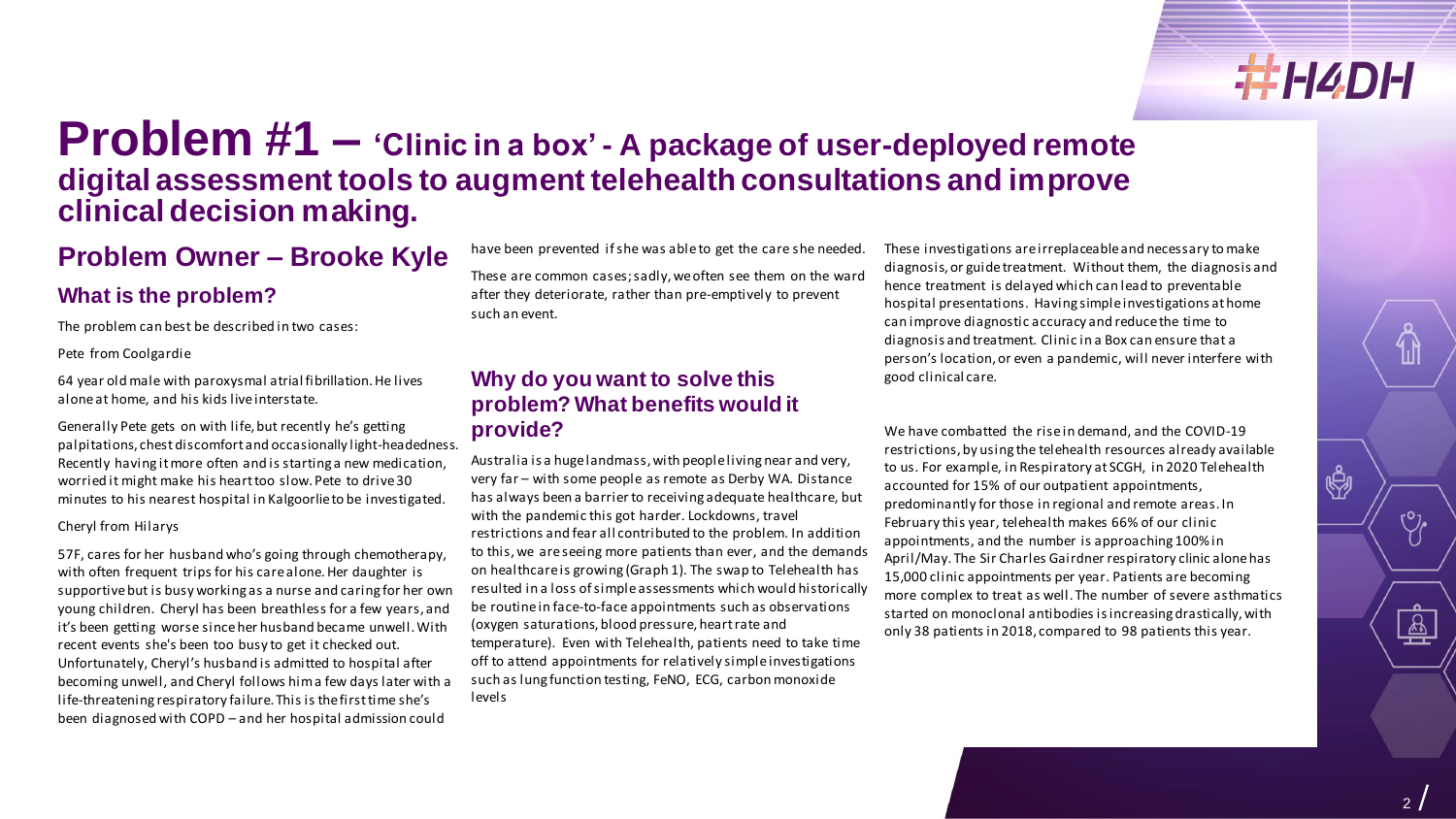</sub>

## **Problem #1 – 'Clinic in a box' - A package of user-deployed remote digital assessment tools to augment telehealth consultations and improve clinical decision making.**

## **What do you envision as the ideal solution to this problem?**

With improving wireless health technology, such as wearable devices and smaller portable equipment means we can diagnose and monitor people from afar. Telstra's largest 5G Network has improved coverage, connectivity and quality of internet access to people across the country.

Algorithms can order, track and deliver packages with incredible speed and accuracy, to an increasingly distant population. All of this is at our fingertips – so how do we use it?

#### Clinic in a Box is the perfect collaboration between telehealth and diagnostics.

A Software algorithm will be designed to detect a person's outpatient date, and order a suitable Clinic in a Box for the clinic specialty. The order will be dispatched to the warehouse for a Box to be delivered 1-2 weeks prior to the appointment, and a message will be sent to both the clinic and patient informing them of the Box arrival.

Contents within the Box will vary depending on the clinic specialty (see attached *'Clinic in a Box'* for details), with each box containing a tablet/iPad. On arrival of the Box, the patient will open the Web-based confidential and secure portal, which will

be accessed via an icon on the home screen. The patient can type in their details to access their portal. Within the portal, stepwise instructions on how to do each investigation will appear sequentially in whichever language the patient selects on log in. The equipment in the box will automatically connect wirelessly to the portal, and as each investigation is done, the data will automatically upload to the portal in real time, which can be accessed by the clinician instantly. On completion of the investigations, the patient packs all equipment back into the box, discarding any single-use items, and returns via post to the warehouse for sterilization. Each part of the transit is tracked, with communication to the warehouse and clinic on the journey each way. Patients can use the tablet/iPad for the telehealth appointment if their own network connectivity is poor, or access to technology unavailable. This will ensure the entire investigation, assessment and management is seamless, and patients can have gold standard care, no matter where they are. *See "Flow Chart" attached for the entire Clinic in a Box Journey.*

This solution ensures no delays to diagnostics or treatment. In the cases above, this solution could be life-changing. In Pete's case: Clinic in a Box with AliveCor Kardia portable ECG allows a 6 lead ECG reading at any time. This portable device can detect arrhythmias and automatically upload data to be accessed at any time by the clinician. It only takes 2 fingers, and 30 seconds to complete. For Pete, this could diagnose his heart condition,

allowing us to start urgent treatment instantly.

In Cheryl's case: A portable spirometer at home with a telehealth appointment could have given her the diagnosis. Her inhaler therapy could have started the same day, and her risk of hospitalisation and threat to her safety could be drastically reduced.

#### Healthcare is changing. Coupling Clinic in a Box with Telehealth can make it better.

#### **Useful resources:**

Examples of portable devices included in the Clinic in a Box:

- AliveCor Kardia portable ECG device: [Alive Technologies](https://www.alivetec.com/)
- Bird SpiroHome portable Spirometer: Spirohome Personal [Spirometer \(birdhealthcare.com\)](https://www.birdhealthcare.com/catalogue/electronic-peak-flow-meter-spirometer/spirohome-personal)

Sir Charles Gairdner / North Metropolitan Health Service Rural and regional catchment areas (See Telehealth Strategy 2018- 2022 – attached)

[Outpatient Hospital Activity: AIHW Hospital activity -](https://www.aihw.gov.au/reports-data/myhospitals/themes/hospital-activity) Australian Institute of Health and Welfare (aihw.gov.au)

<u>(</u>°)

 $\mathbb{\overline{A}}$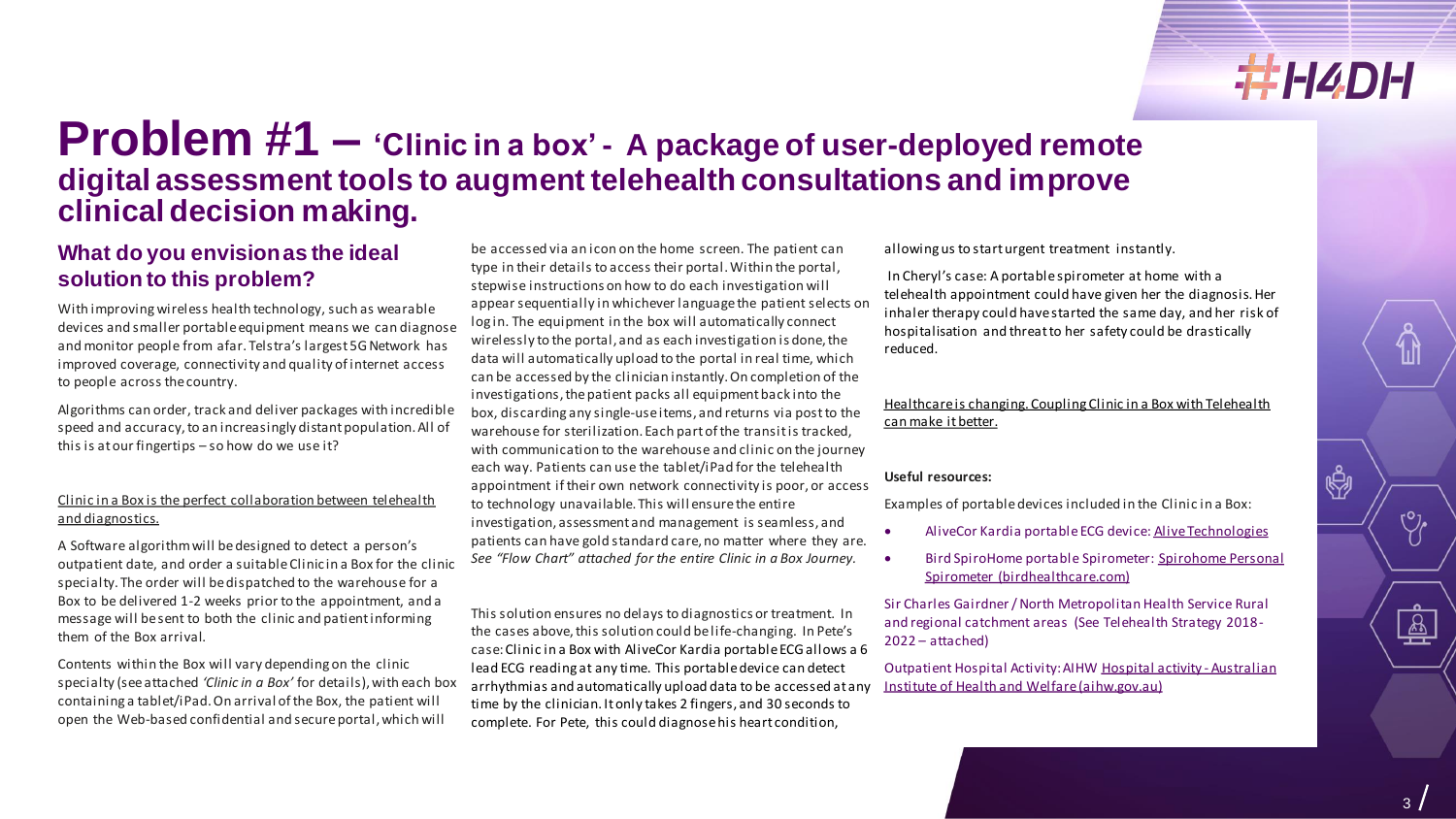## **Problem #2 – Room allocation in outpatient departments- not enough rooms for multiple specialties to provide F2F appts for all patient groups on every weekday**

## **Problem Owner – Zena Robinson**

## **What is the problem?**

There is no digital system to manage room allocation in an outpatient setting. This means that outpatient rooms are either in too greater demand or that outpatient rooms are underutilised. At present, many tertiary hospitals in WA are using spreadsheets for their room allocation. WebPAS used for appointment bookings, does not allow for understanding of room utilisation in an outpatient setting.

### Why do you want to solve this problem? What do you envision as the ideal **What benefits would it provide?**

Currently, as outpatient clinic demand increases, the need for high quality of care in clinical operations remains critical. Improved room allocation in an outpatient setting would:

- Improve patient experience, with less waiting time and optimal patient flow
- Allow for transparency of room allocation for all subspecialities sharing the same workspace
- Better utilisation of available space when clinics are reduced due to planned or unplanned leave
- Reduce time spent on room allocation by management- no more auditing of allocated rooms
- Would allow for Adhoc clinics to open up if room allocation is known in advance

## **solution to this problem?**

**Digital solution-** A software program that is able to identify room allocation and room utilisation to maximise use of outpatient services. This software program needs to be simple and must be able to pull clinic codes from WebPAS.

**Outpatient redesign -** use a different approach, Doctor-to-Patient policy, whereby the doctor travels between multiple consultation rooms, in which patients prepare for their consultation. For example, a patient is seen by a midwife/nurse for education, a sonographer for a scan, the "floating" doctor for a management plan and then a phlebotomist for bloods before exiting the

clinic.

 $\textcolor{red}{\textbf{O}}$ 

 $\sqrt[6]{\cdot}$ 

 $\mathbb{R}$ 

₿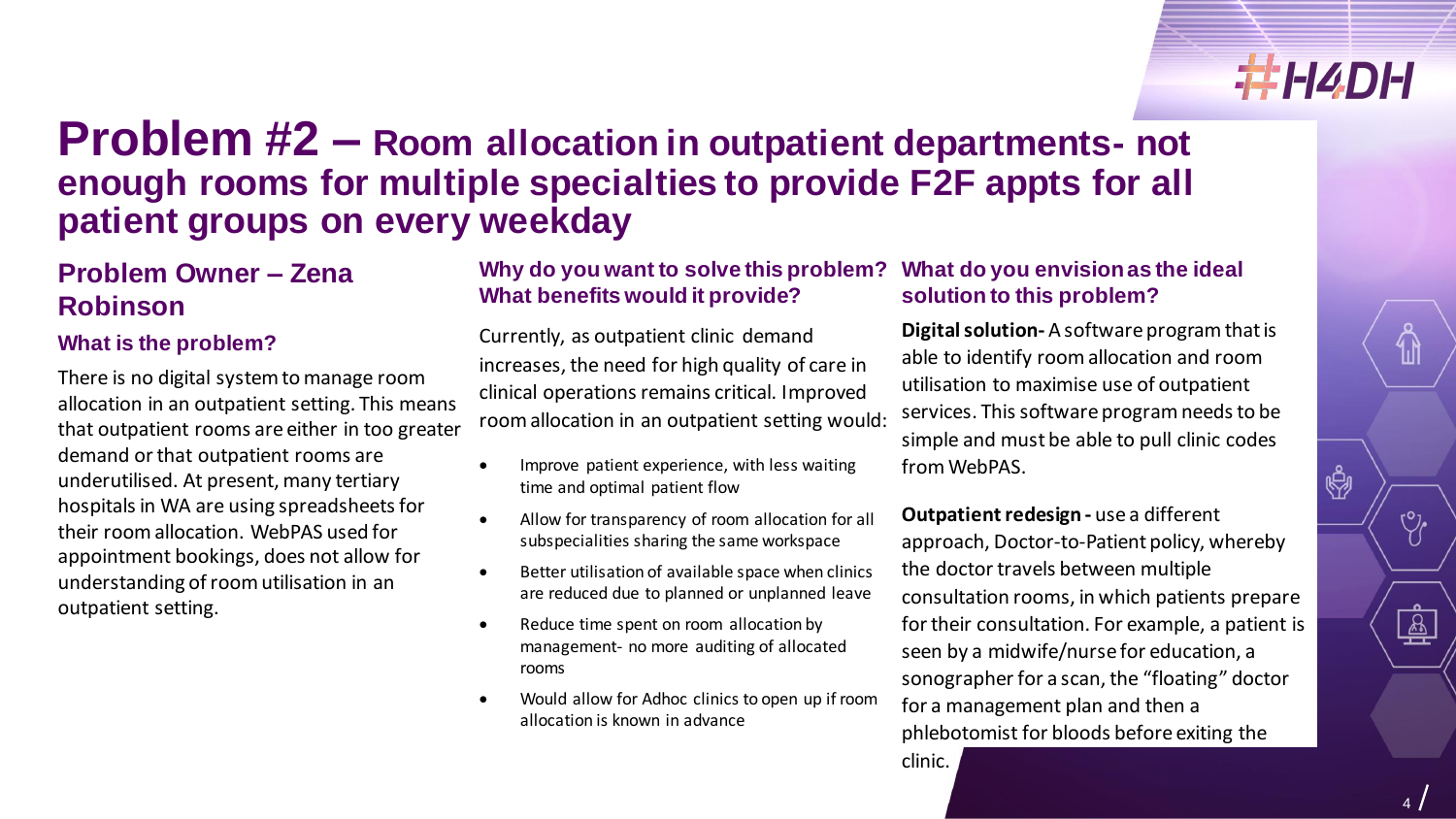

௹

## **Problem #3 – Ambulance ramping**

## **Problem Owner – Lizzie Cann**

## **What is the problem?**

When an emergency department is at capacity, patients are unable to be transferred from the ambulance to the emergency department in timely manner, commonly referred to as ambulance ramping. Not only does this result in patients not receiving timely care, it also prevents paramedics from responding to subsequent ambulance callouts while they wait with the patient. In the last two years there has been increased reports of ambulance ramping outside hospitals, people needing to be driven to the ED as there are no available ambulances, and people dying waiting for an ambulance. **(ref: [https://www.ama.com.au/sites/default/files/2022-](https://www.ama.com.au/sites/default/files/2022-05/ambulance-ramping-report-card.pdf) 05/ambulance-ramping-report-card.pdf)**

### **Why do you want to solve this problem? What benefits would it provide?**

It is often on the front page of the newspaper in every State and creates a large safety risk for patients and increases the pressure and stress within Emergency departments which are already stretched. Benefits – timely care provided to patients in the appropriate timeframe in the appropriate setting.

### **What do you envision as the ideal solution to this problem?**

Virtual ED's to divert patients away from ED. More care provided in the home. Direct admits when AI based algorithms determine it is highly likely a patient will need to be admitted (e.g. 95 year old is likely to require admission, so why have them wait in ED) AI based algorithms to assist in determining what

early diagnostics are required, to allow for more timely decision making when an ED bed is available current AMA campaign - clear the hospital logjam: **[https://www.ama.com.au/clear-the](https://www.ama.com.au/clear-the-hospital-logjam)hospital-logjam**

Some good suggestions here: **https://www.theage.com.au/national/victoria/hospital-bed[blocks-ambulance-ramping-here-s-six-suggestions-to-fix-them-](https://www.theage.com.au/national/victoria/hospital-bed-blocks-ambulance-ramping-here-s-six-suggestions-to-fix-them-20220412-p5acsu.html)20220412-p5acsu.html**

#### **Useful resources:**

Ambulance ramping report card from AMA: [https://www.ama.com.au/sites/default/files/2022-](https://www.ama.com.au/sites/default/files/2022-05/ambulance-ramping-report-card.pdf) 05/ambulance-ramping-report-card.pdf

Article: the ethics of ambulance ramping: [https://onlinelibrary.wiley.com/doi/pdf/10.1111/1742-](https://onlinelibrary.wiley.com/doi/pdf/10.1111/1742-6723.12625) 6723.12625

News articles:

https://www.abc.net.au/news/2022-01-03/wa-records[worst-ambulance-ramping-figures-in-history/100735606](https://www.abc.net.au/news/2022-01-03/wa-records-worst-ambulance-ramping-figures-in-history/100735606)

https://www.abc.net.au/news/2022-05-09/ambulance[ramping-sparks-unprecedented-warning-for-wa/101051460](https://www.abc.net.au/news/2022-05-09/ambulance-ramping-sparks-unprecedented-warning-for-wa/101051460)

[Ailing WA health system gets \\$252 million budget boost](https://www.abc.net.au/news/2022-05-02/wa-health-system-emergency-wards-get-252-million-budget-boost/101030228)  amid pressure on emergency departments - ABC News

5

Y,

 $\overline{\mathbb{R}}$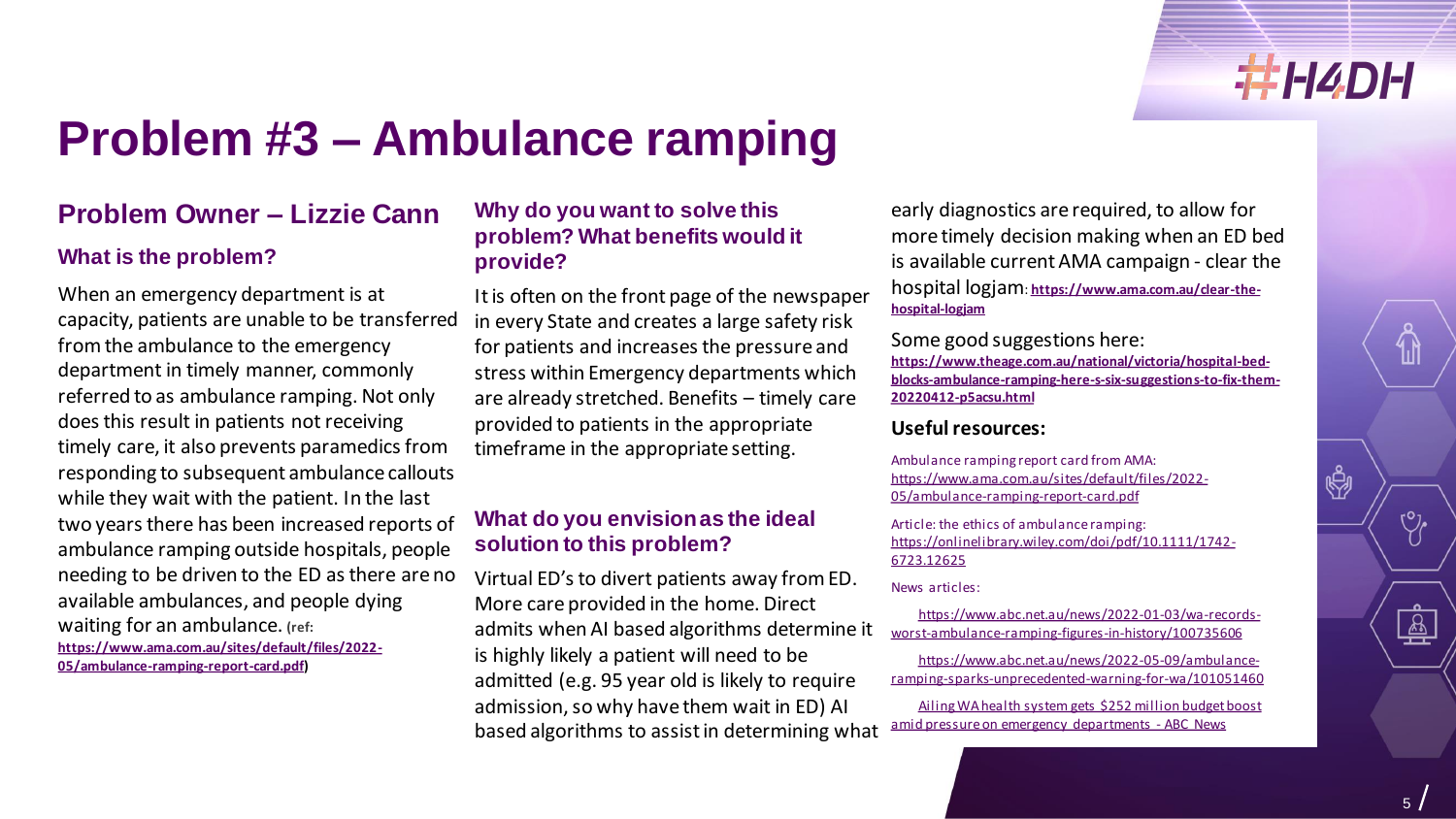## **Problem #4 - With a skills shortage in the Aged/Disability Care can we facilitate bringing carer/nursing skills to providers or jobs to nurses/carers that are no longer permanently employed?**

## **Problem Owner – JP du Plessis**

## **What is the problem?**

[Australia is facing a shortage of at least 110,000 direct](https://www.ceda.com.au/NewsAndResources/MediaReleases/Health-Ageing/Australia%E2%80%99s-dire-shortage-of-aged-care-workers-req) aged-care workers within the next decade unless urgent action is taken to boost the workforce.

The aged-care system is understaffed, leading to care that is below world standards, as highlighted by the aged-care royal commission.

[It is estimated that Australia will need at least 17,000](https://www.ceda.com.au/ResearchAndPolicies/Research/Health-Ageing/Duty-of-care-Meeting-the-aged-care-workforce-chall)  more direct aged-care workers each year in the next decade to meet basic standards of care.

Direct-care workers include personal-care assistants, nurses, and allied-health staff.

Care staff are leaving the industry due to:

• The rigid scheduling of shifts to fill a 24/7 demand is robbing staff of a work-life balance and driving a [burnoutrate](https://techcrunch.com/sponsor/intelycare/can-technology-solve-the-nurse-staffing-crisis/)

- Inflexible scheduling/rostering increasing working hours
- Understaffing and low pay
- An ageing population that is increasing the demand on staff
- The [pandemic,](https://online.vu.edu.au/blog/understanding-nursing-shortage-australia) has tested the resolve of almost all nurses, with a recent report finding that 42 per cent of nurses are less willing towork than [before.](https://www.cambridge.org/core/journals/disaster-medicine-and-public-health-preparedness/article/abs/willingness-to-work-amongst-australian-frontline-healthcare-workers-during-australias-first-wave-of-covid19-community-transmission-results-of-an-online-survey/C1AC3060EA81A7779820F1F9A0BE9380)

## **Why do you want to solve this problem? What benefits would it provide?**

To help address the workforce shortages in the aged and disability care sectors so that the care recipients get the care that they deserve.

These problems won't all be solved with technology, but technology could help to:

**Nurses/Carers**

- Encourage nurses and carers to re-join the care economy which will enable them to pursue their passion and utilisetheirskills
- Enable flexible working arrangements to achieve better work life balance and therefore foster longevity in the sector

#### **Providers/Employers**

- Connect employers with appropriately qualified jobseekers and vice versa which will help reduce the time to fill job vacancies.
- Reduce the administrative burden faster onboarding so successful applicants can start providing care sooner.
- Easily identify staff availability for more flexible and streamlined rostering based on employer and staff preferences.

6

1ď

 $\mathbb{C}_{\ell}$ 

 $\overline{\mathbb{R}}$ 

Ҿ҆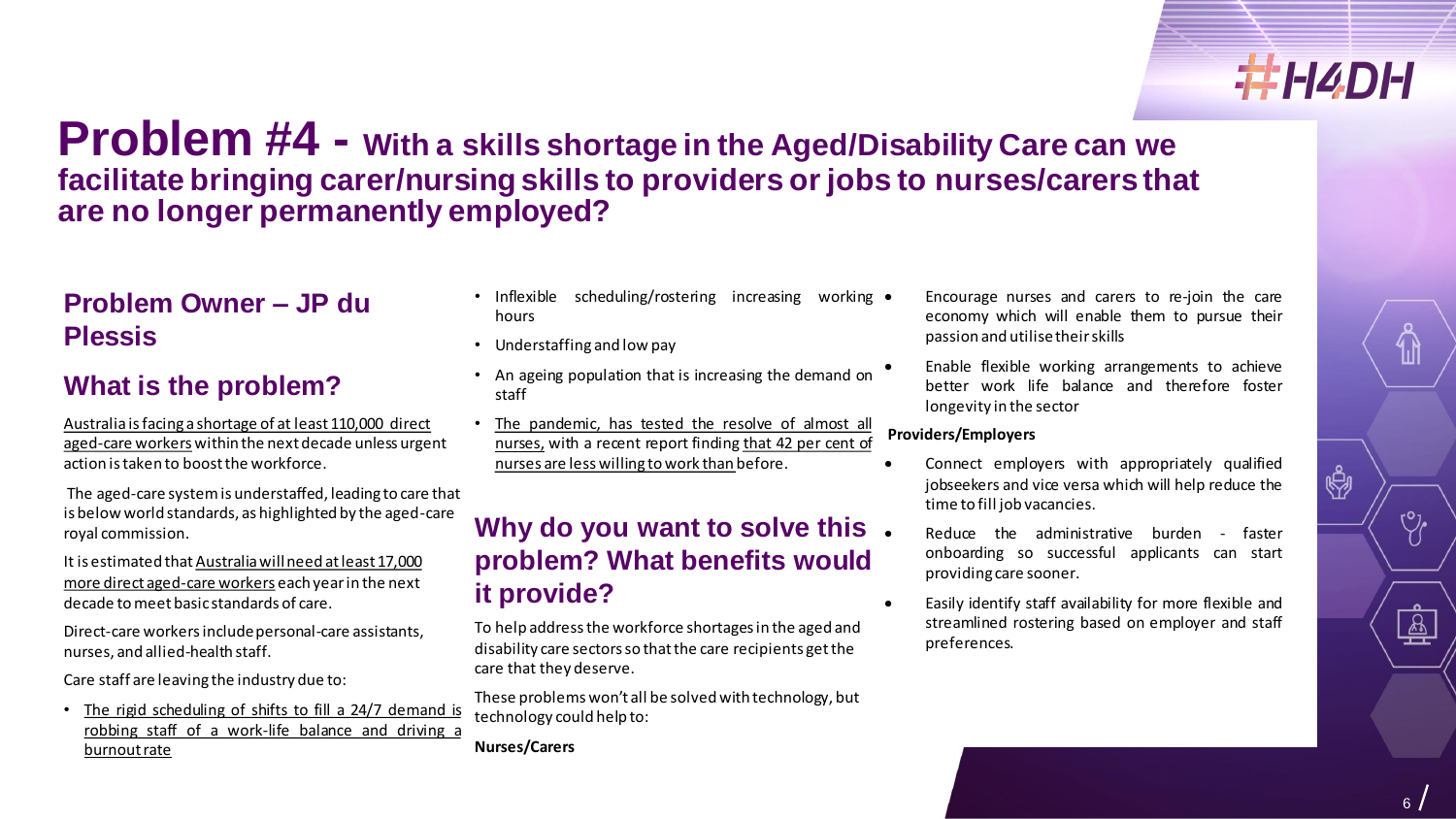ఱ

## **Problem #4 - With a skills shortage in the Aged/Disability Care can we facilitate bringing carer/nursing skills to providers or jobs to nurses/carers that are no longer permanently employed?**

## **What would an ideal solution look like?**

A solution that could address one or multiple of the following:

A platform that will help to augment the current workforce with:

- retired care staff
- care staff that have left the industry due to burnout and inflexiblework arrangements
- international care staff looking to migrate to Australia

Allowing care staff to be matched with providers based on their compatibility (skills, experience, flexible working conditions, and staffing needs) and be able to provide services to multiple providers.

For providers to be able to entice care staff by offering (advertising) positions stipulating flexible work arrangements and options based on theirneeds.

To reduce the end-to-end administrative burden of onboarding and sign up i.e.

- Video interview capability to reach staff across the nation and internationally
- Blockchain credentialing Gathering credentials for applying to work is a hassle. Gathering licensures, • references, and other documents can be timeconsuming. Blockchain credentialing will allow care staff to keep all their records together in a safe, secure online locale that they can share easily with theiremployer.
	- o if a carer's credentials have already been reviewed and approved by a prior [organisation,](https://www.forbes.com/sites/forbestechcouncil/2020/01/10/how-technology-will-disrupt-the-nursing-shortage/?sh=37def48f12e7) providers can simply use those credentials and save themselves lots of time and expenses.

#### **Usefulresources:**

This is a global problem –here are a few articles talking to the issue.

• [https://www.ceda.com.au/NewsAndResources/Medi](https://www.ceda.com.au/NewsAndResources/MediaReleases/Health-Ageing/Australia%E2%80%99s-dire-shortage-of-aged-care-workers-req) aReleases/Health-Ageing/Australia%E2%80%99sdire-shortage-of-aged-care-workers-req

- [https://www.ceda.com.au/ResearchAndPolicies/Res](https://www.ceda.com.au/ResearchAndPolicies/Research/Health-Ageing/Duty-of-care-Meeting-the-aged-care-workforce-chall) earch/Health-Ageing/Duty-of-care-Meeting-theaged-care-workforce-chall
- https://www.sbs.com.au/news/article/hundreds-of[burnt-out-aged-care-and-disability-care-workers-are](https://www.sbs.com.au/news/article/hundreds-of-burnt-out-aged-care-and-disability-care-workers-are-quitting-union-warns/8sr5lwvfp)quitting-union-warns/8sr5lwvfp
- [https://online.vu.edu.au/blog/understanding](https://online.vu.edu.au/blog/understanding-nursing-shortage-australia)nursing-shortage-australia
- https://www.theguardian.com/australia[news/2022/mar/03/one-in-five-aged-care-staff-plan](https://www.theguardian.com/australia-news/2022/mar/03/one-in-five-aged-care-staff-plan-to-quit-in-next-year-citing-hopelessness-survey-suggests)to-quit-in-next-year-citing-hopelessness-surveysuggests
- [https://agedcare.royalcommission.gov.au/system/fil](https://agedcare.royalcommission.gov.au/system/files/2020-06/RCD.9999.0256.0017.pdf) es/2020-06/RCD.9999.0256.0017.pdf

 $\overline{\mathbb{R}}$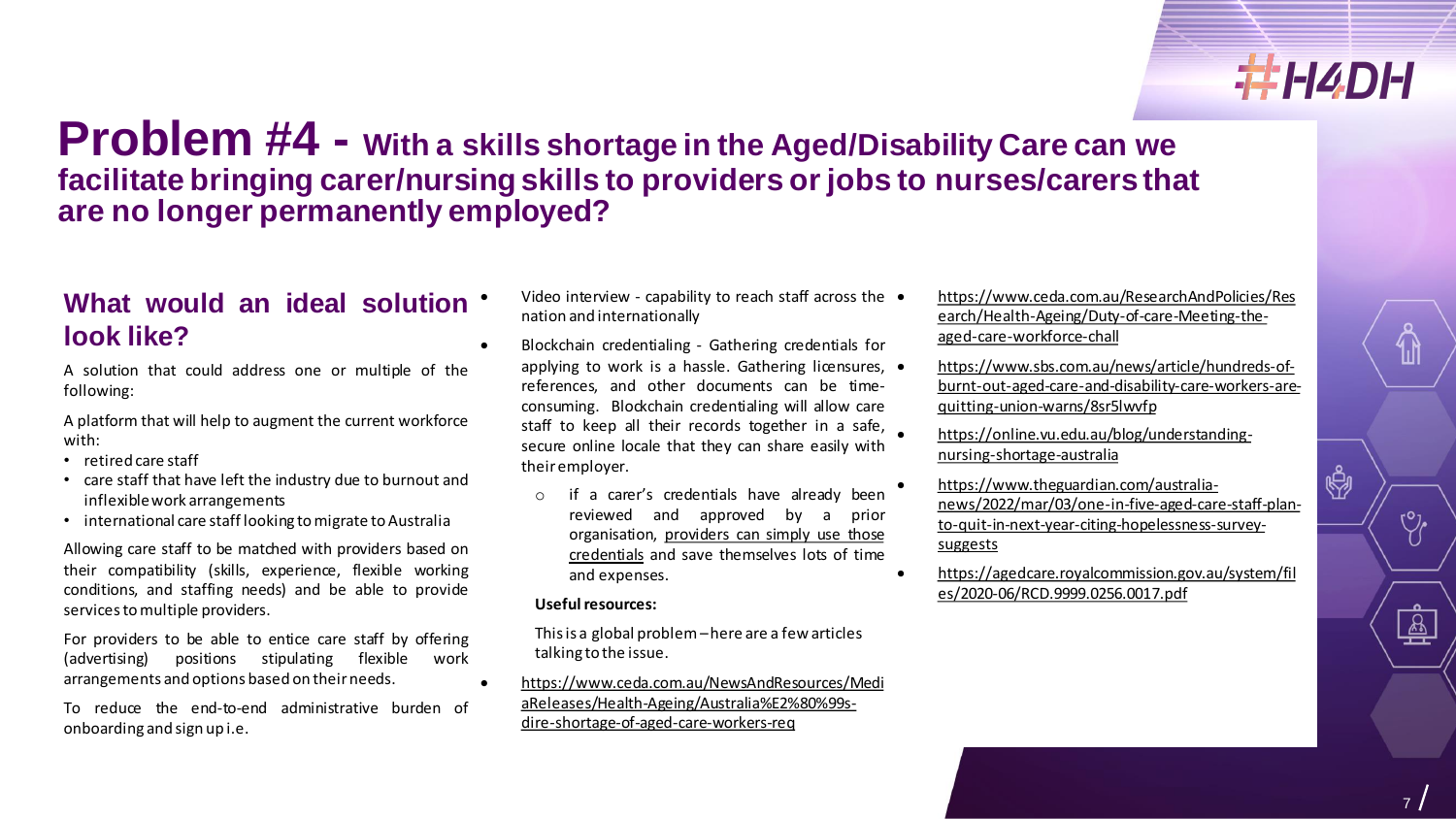## **Problem #5 – AI to triage referrals**

## **Problem Owner – Catherine Rivers**

## **What is the problem?**

The large amount of time required to read all referrals sent to hospital Outpatients departments and provide accurate timely care.

Referral triage is subject to each clinician's own interpretation, for example one clinician may triage as an urgent case an another considers the referral non urgent.

Triaging is time consuming and intensive.

Clinicians can find it difficult to find the time away from clinical areas to spend dedicated uninterrupted time to read and triage referrals. This can cause a risk of delayed care for the patient.

Referrals are often sent with missing details and require follow up with GP, causing a delay in care for the patient and improved process for both referring healthcare's and the hospital is needed.

Clerical staff interpreting triage and finding appointments on the waitlist is also time consuming and at can be delayed if experienced clerical staff are on unexpected leave.

### **Why do you want to solve this problem? What benefits would it provide?**

• Patients would be appointed appropriately to the correct outpatient departments that best suit for them. The appointments scheduled and care given in a timely manner.

• Communication between referring GP and hospitals could be improved with a fast response to the GP or other healthcare providers.

- The time and cost saving to health would be huge.
- More time for clinical staff to see patient

• Have referrals lost, delayed or incorrect triage would be eliminated.

• Once the referral was triaged by the AI the system would link straight into the bookings system saving clerical time.

## **What do you envision as the ideal solution to this problem?**

Artificial intelligence is used widely to read long documents in legal and financial settings, applying this technology to triage referrals to specific area of specialty in health would allow an accurate safe and time saving solution . There are examples of this technology being used in some specialities of health across the world. I would like to implement this to Obstetrics and antenatal care. Technology such as AI could assist by analysing large volumes of data and interpret the information typically done by the clinicians. Triage would be more accurate and much quicker than is possible with human interaction.

An example of AI for referral triage:

https://www.optometry.unsw.edu.au/artificialintelligence-improve-optometrists-diagnoses-andreferrals

 $\mathbb{\overline{A}}$ 

T

**THH4DH** 

₿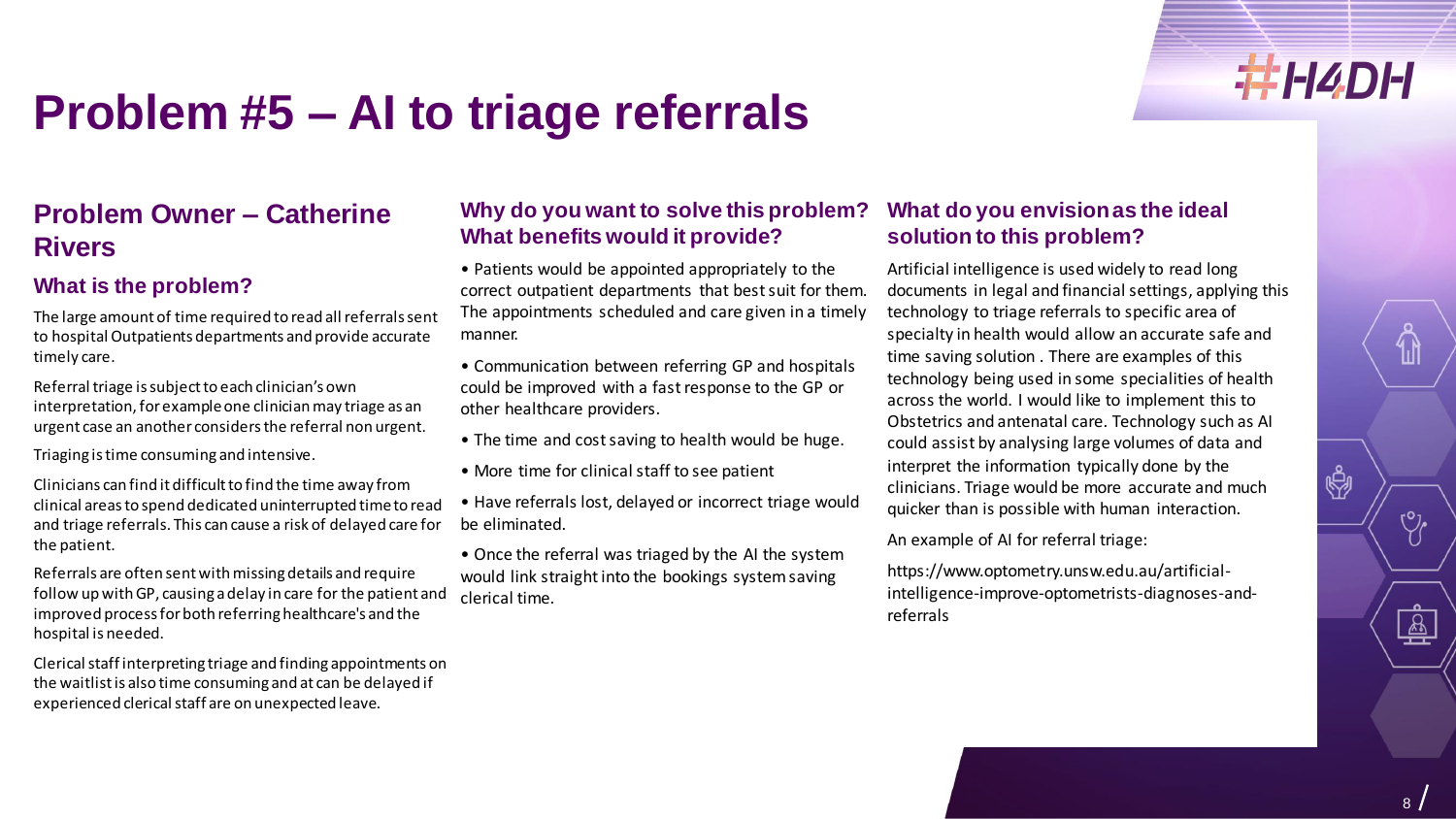

♔

## **Problem #6 – Integrated Medical Retrieval Information Management System**

## **Problem Owner – Rakesh Rawat, Nick White, Brian Dorricott, Martin Milewicz**

#### **What is the problem?**

This is a real-life problem involving medical retrievals in the remote and regional communities. During the whole retrieval process, information exchange takes place at many places, right from planning to handover to retrieval to admission in a hospital. Currently, there is not one single source of information management solution for retrieval services that is available to any health services and Royal Flying Doctor Services (RFDS) within Australia. When an emergency medical retrieval is done, a call centreusually consisting of medical consultants and nurses access the patient's condition in a telehealth type of setting by coordinating with the remote medical service provider and accessing the patients triage condition. Depending on the need and condition of a patient, a decision to retrieval is made. From one call centrerecording system, information is added to an initial clinical assessment system. Next, transportation arrangement is made by collecting information from other sources like services provided by Careflight or RFDS. Once, a patient is retrieved, information is again entered in the core primary and secondary systems and other clinical systems. One of the biggest problems is information redundancy and time wasted

by medical service providers to juggle between multiple systems, enter similar information in a multitude of systems. The other major issue is unavailability of network and internet services in many of these remote communities. Medical service providers are forced to enter this information in paperbased forms or normal word processing applications and later re-enter this in their core or secondary systems.

#### **Why do you want to solve this problem? What benefits would it provide?**

The complexity of information management, having to remember multiple logins and passwords, enter similar information in a variety of different systems, where these systems do not exchange information, thus reducing reporting capabilities is one big problem. Rather than focusing on providing critical care to a transported patient, half of the time of a medical service provider is spent in managing information. In an emergency retrieval situation, with limited resources and medical capabilities, every minute is crucial, and the medical service provider needs this time to focus on delivering best available treatment to a transported patient. Rather than being a hindrance to service delivery, an information management system should assist the medical service provider.

## **What do you envision as the ideal solution to this problem?**

A single system that can be integrated in an existing eMR or a core system of a health services, capacity to retrieve information from other systems like Careflight or RFDS for better planning, saving costs and resources and improving services. Key features or capabilities of such a system are:

- Information sharing.
- Single source of truth for data management and reporting, especially clinical and retrieval related information. Thus, reduces data redundancy and data entry at various locations and in different settings during the complete retrieval process.
- Capacity to generate pdfs for distribution at various handover locations.
- Dashboards and alerts displaying current workload and distribution of workload.
- Capacity to work in an offline mode (no network or internet access).

<u>V,</u>

 $\mathbb{R}$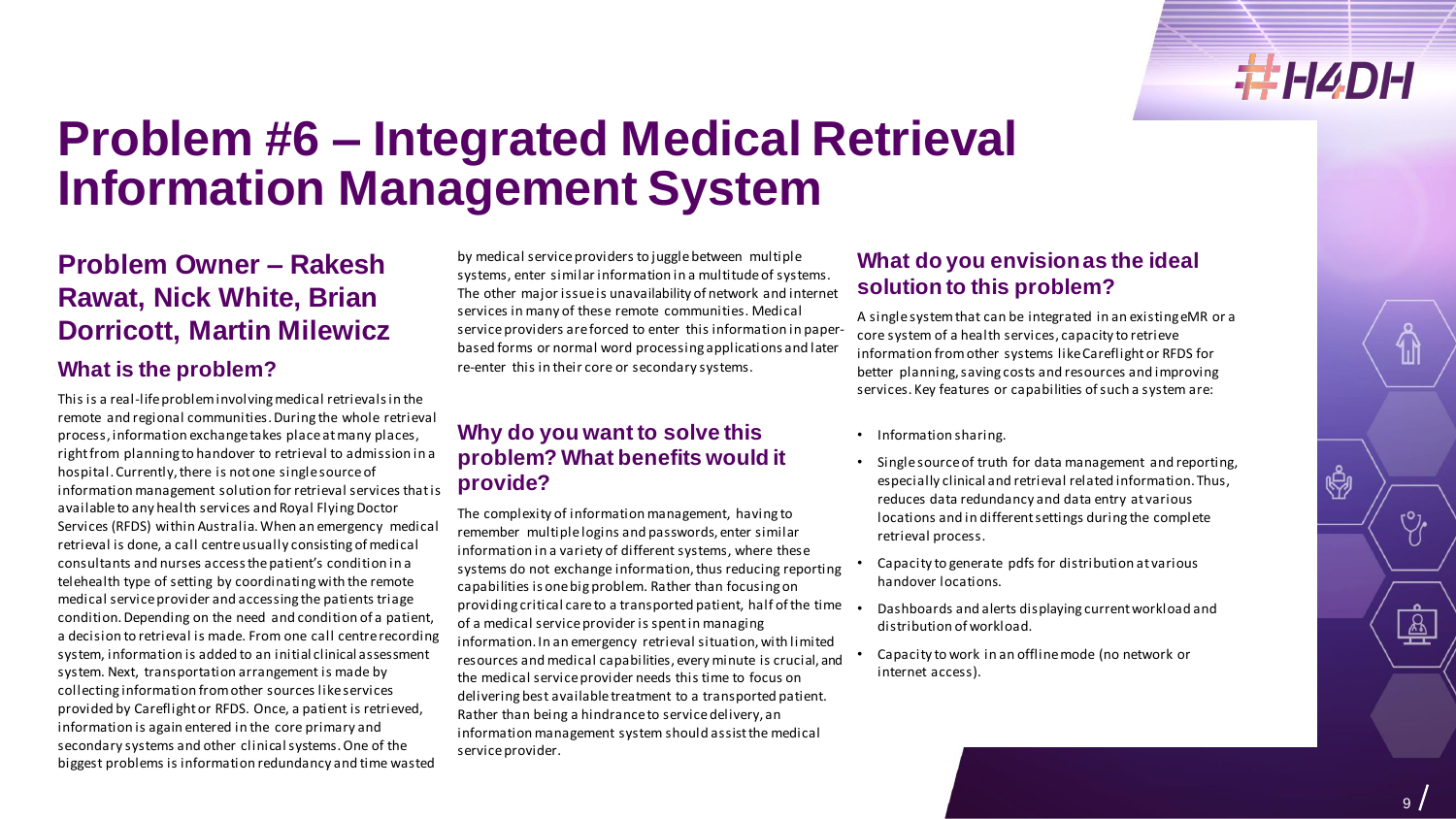

₿

## **Problem #7 – Chronic Disease Care Plans**

## **Problem Owner – Kresna Bell**

#### **What is the problem and why do you want to solve it?**

In Australia, more than 50% of people are living with a chronic disease, and 20% with 2 or more. Patients with a chronic disease are commonly put on a 'care plan' by their usual GP. The purpose of a care plan is to help health professionals manage the patient's chronic disease(s), via regular monitoring and intervention. A care plan usually consists of a treatment plan, a set of actions to be performed on a regular basis and personal goals for the patient.

The set of actions is usually large (10+), and may include pathology tests, routine exams by a specialist, medications and discussions with the patient. These actions have varying frequencies, eg, they may be every 3 months or once a year. Ensuring patients return to the clinic to have these actions done is already challenging, and when the patient has multimorbidity with overlapping actions, this becomes significantly harder for the clinic to manage.

A (very) simplified example, a patient with diabetes type 2 requires the following:

- Blood pressure: Every 12 months
- HbA1C test: Every 3 months
- Dental exam: Every 6 months

A patient with chronic kidney disease (stage 3) requires the following:

- Blood pressure: Every 3 months
- ACR test: Every 3 months
- Dental exam: every 12 months

Various strategies are engaged to ensure the patient presents for these activities, for example, the clinician will record a 'recall' for the activity, so the patient is actively followed up to book an appointment, and the activity to be done is prominent on the patient's record. However, if the patient has multiple chronic diseases, this action list can get hard to manage, and an unfortunate occurrence is the patient may be called into the clinic on Monday for their diabetes blood pressure check, and because they also have chronic

kidney disease, they may be called to come back into the clinic on Thursday because their blood pressure check is due for this care plan too. This both wastes the nurses time, and frustrates the patient.

### **What do you envision as the ideal solution to this problem?**

A solution is required to help manage and record the outcome of the actions required for care plans. Upcoming actions need to be easy to interpret, and when an action is completed, this should be clearly visible. If the patient has multiple chronic diseases, the duplicate actions occurring in the same month should be aggregated. Eg, when the blood pressure check for the diabetes care plan is completed, this should carry across to the blood pressure check on the chronic kidney disease care plan if it is within one month of being due. These care plan actions are usually managed by a team of clinicians, including a GP, nursing staff and sometimes allied health/specialists.

10

<u>V,</u>

 $\mathbb{Z}$